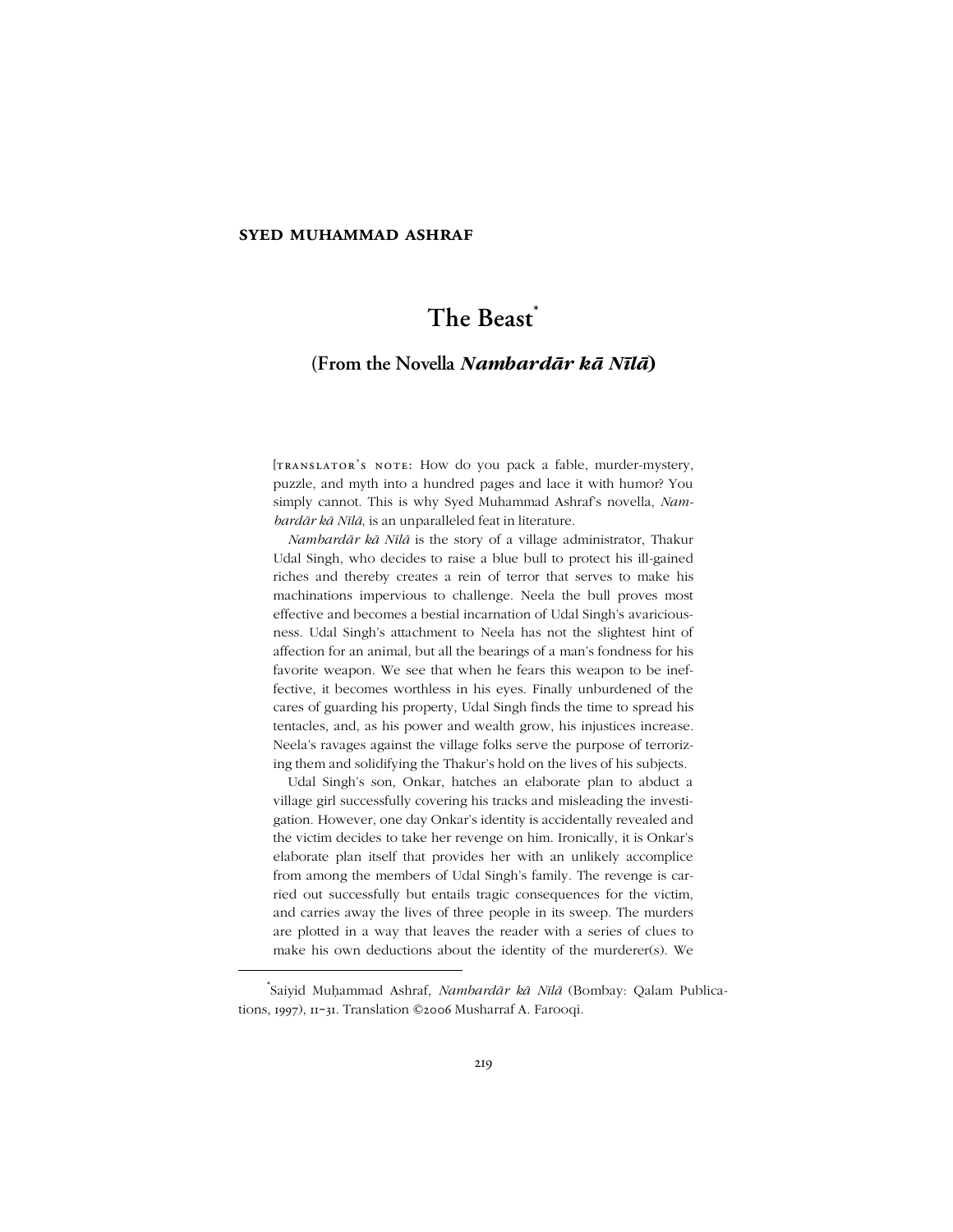#### 220 • THE ANNUAL OF URDU STUDIES

find that Neela too offers a clue to the identity of the murderer. The destructions caused by the bull bring things to a head. Reacting to his unnatural diet and accustomed to unbridled conduct, the bull goes on a rampage, destroying property and attacking people. This gives rise to a wave of crimes by petty criminals taking advantage of Neelaís notorious escapades and to local politicians using it to settle old scores with their opponents. It seems that even animals are plotting to take advantage of Neelaís credentials in order to take over the town.

The authorities finally succumb to public pressure and order Neela killed. Udal Singh prevaricates until he discovers a new method of safekeeping his wealth. However, the destiny of the bull and Udal Singh have become entwined, and the separation of the two must carry consequences for both. It is this myth which Syed Muhammad Ashraf has created by merging the beastly characteristics of man and animal. This symbolism is underlined even in their death when the blood of the two is mixed and the disemboweled body of the man and the dying beast become the death of the same creature.

In his command over the depiction of India's rural culture, Syed Muhammad Ashraf reminds the reader of the finest works of Abul Fazal Siddiqi and Syed Rafiq Husain. His narrative is strewn with clues to a universe in which the narrative is embedded. He has pointed out the significance of using fields of red-gram (arhar dal) as a locale because of the popular belief that they engender the most horrible and the most pleasant incidents. He uses humor to balance the tragic incidents in the story, without which the story would run the risk of becoming reportage. Moreover, Syed Muhammad Ashraf's use of humor also cushions the sensibilities of the reader against the shock of horrible incidents. In at least one instance, humor also allows for the self-delineation of a character, as in the case of Thakur Udal Singh taking an omen from the chirping of a partridge. Such chirping is considered an auspicious sign by would-be thieves.

There is something like a geometrical pattern to the plot. The coordinates of the locales of different incidents and the actions of characters overlap. The retribution is exacted in locales identical to the scenes of the crime. Neela walks into the story over a breached wall and departs the same way. It is the same breach that admits the doers of evil and the agents of violent retribution. The two kidnapping incidents have identical plots. While Neela the bull supervises the sowing of sin, he also presides when the crop is ready for harvesting.

The story has a fable-like structure and its sarcastic tone is reminiscent of another famous fable, George Orwell's *Animal Farm*. However, unlike the latter, the story of *Nambardār kā Nīlā* follows the traditional logic and moral of Urdu classical literature, where evil is not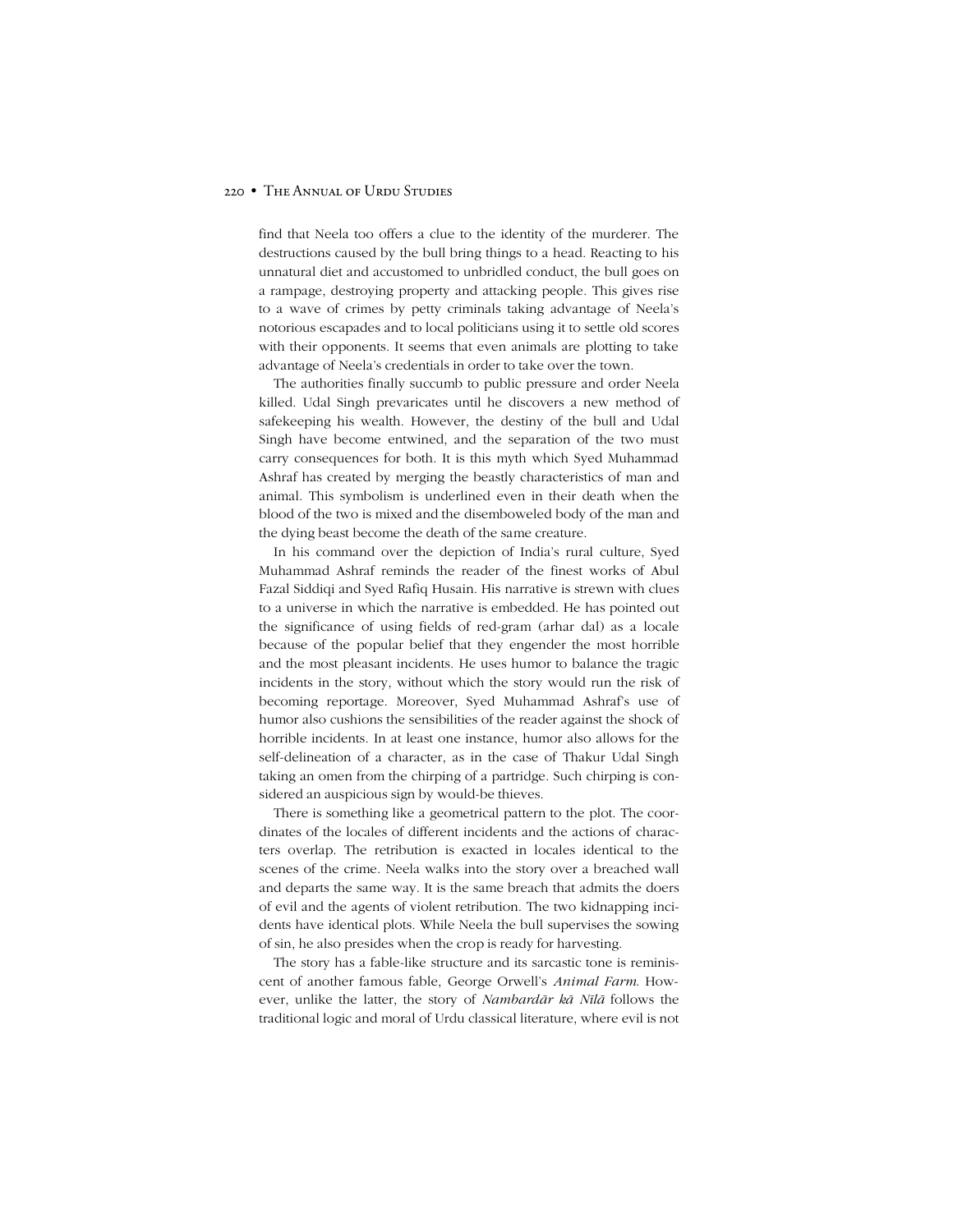allowed to remain adrift once identified. It also confirms the greater universal logic that every device of terror ultimately recoils on its perpetrator.

No doubt this is not the last we will hear of Syed Muhammad Ashrafís *Nambardār kā Nīlā*.]

 $T$ <sub>HAKUR</sub> UDAL SINGH had raised Neela the blue bull from a calf. His reasons for doing so were obscure and have remained a mystery.

Udal Singh was, simultaneously, the resident of a village, town and city. He had property in all three places. His administrative seat was in the village where he also had his ancestral lands and a large house. In town he was chairman of the local council and had his other residence. Finally, his business and his villa were in the city. Udal Singh gave equal attention to the cares of administration, politics and business.

One day there was a theft at his village abode. About half a kilo of gold, twenty kilos of silver utensils, and ten thousand rupees in cash were stolen, along with a good thirty or forty pieces of gold jewellery pawned to him in pledge for loans. Driving from town in his jeep, he arrived like a whirlwind and had the guards of the village house thrashed so severely that they had to seek medical help. Crying bitterly, they eventually confessed that the night before they had sat down to smoke with some men who had arrived from another village with a wedding party. The guards had exchanged their bidis with the visitors' cigarettes and after smoking them they had lost consciousness. The guard dogs were also found dead behind the house, their mouths oozing a blue fluid. They had been fed slivers of meat laced with vomic nut. When accusations were leveled at the village the wedding party had come from, the family in question denied having any connection to the men who smoked cigarettes. They said that they must have been members of the bride's family, some distant relatives from out of town who had come to observe the ceremonies.

Thakur Udal Singh could only gnash his teeth in frustration. He waited impatiently for the night. When it was dark—which quickly follows evenings in a village—he had the gates of the house locked. Then he went and removed the planks from the third step of the staircase in the building which stood on the periphery of the courtyard at the other end of the house, and he satisfied himself that the other three oil canisters filled with gold jewellery were untouched. These had once belonged to debtors who had pawned them to him but they had lost them for the nonpayment of interest. The lot now belonged to him and it contained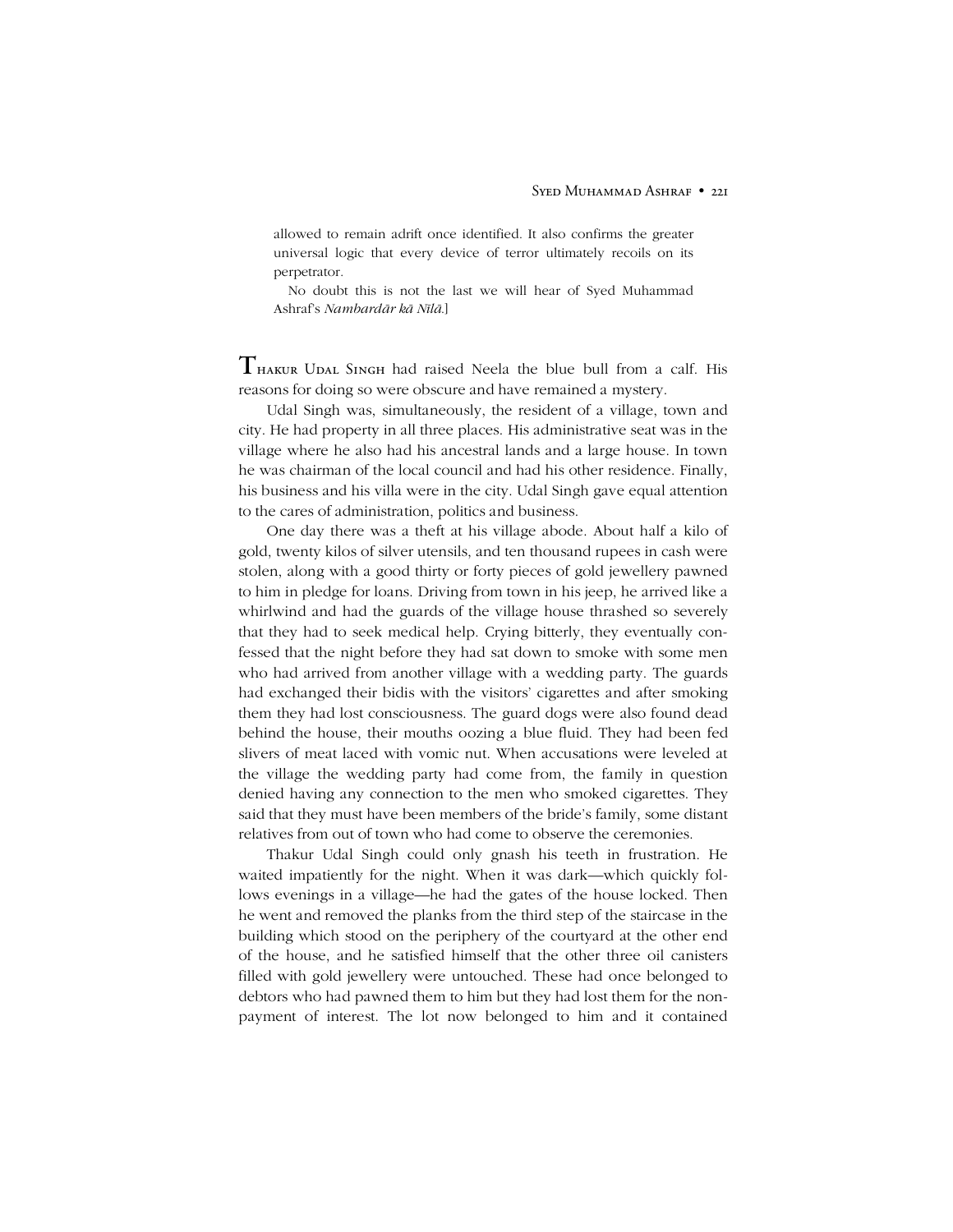## 222 • THE ANNUAL OF URDU STUDIES

around eleven kilos of gold jewellery. To leave it in the city villa would have been tantamount to bartering away his night's sleep for fear of the tax authorities. In the town residence, the secret chamber—made by the mason whose clothes were recovered by the lakeside a day after the construction was completed—was too small even to hoard the riches Udal Singh had acquired from his position as the chairman of the Town Council and from operating the cold storage in the city.

Ninety percent of the potatoes kept in cold storage had been bought by Udal Singh. In the account books, however, it was listed in the name of the village farmers. Once, an income tax officer summoned the farmers to the city office to investigate the matter. The farmers verified that all entries in the account books were correct. These were the same farmers who pawned their gold with Thakur Udal Singh every monsoon and winter in order to get money from him to provide for their families.

Two days before the farmers gave their statements in the city, the Thakur had those same farmers assembled in the courtyard of the village house. He had brought along a city lawyer to prepare them for the crossexamination that awaited them.

The Thakur showed the farmers the blue and red receipt books and asked, "Do you recognize these?"

The farmers answered with one voice: "No, we don't recognize them!"

The city lawyer looked askance at the Thakur and began puffing more quickly on his cigarette.

The Thakur gnashed his teeth and told the farmers that they did recognize them because their thumbprints were on them. Then he made all of them put their thumbprints on the books.

In the Income Tax Office, the farmers said with one voice: "Now we recognize these books and all the potatoes in cold storage belong to us. These books are called account books and they carry our thumbprints!"

Baffled by their statement, the income tax officer sent for his inspector from the other room. The inspector then explained: "Sir, I've investigated the matter for several days dressed as a farmer in the vicinity of the cold storage. All those potatoes belong to the owner of the cold storage. These farmers have been coached."

The officer returned to his chamber and recorded the farmers' statements on paper. All of them repeated the refrain: "We are farmers. We grow potatoes. Potatoes are cheap when the crop is harvested so we put them away in cold storage. After some time has passed the potatoes are taken out and sold at a good profit. And, indeed those are our thumb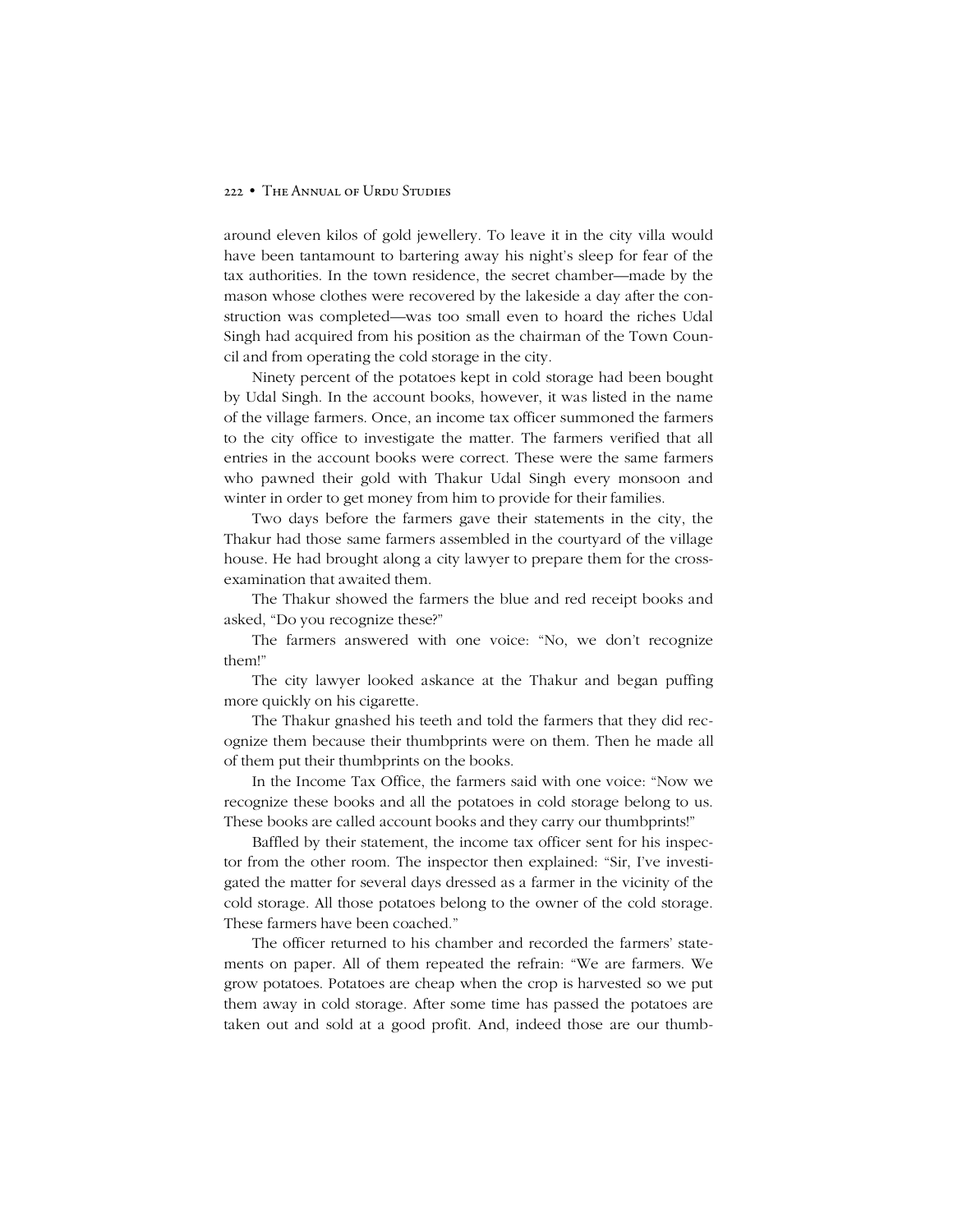prints on the red-and-blue account books."

The expression on their faces was more or less truthful. Every single word uttered by them was also true. The only piece of information that might have been added to their statements was that when the crop was harvested, Udal Singh bought it from them at throwaway prices because they owed him interest on their loans.

The tax officer studied the farmers' faces and, after completing the paperwork, he felt satisfied that all the necessary steps had been completed before the case-file was closed: the case was investigated, suspicions were brought forward, witnesses were summoned to be crossexamined, statements were recorded, and the verdict was announced.

After stepping out of the office, the Thakur had bowed from the waist, his hands clasped together in an expression of gratitude, and offered his regrets that the officer had been unnecessarily put to the trouble of recording so many witnesses' statements in the case. The officer had also bowed to him in return and replied: "It was only my duty!"

The Thakur continued visiting the village for several days after the theft. Come evening, he would plant himself in his reception room where he continued to gnash his teeth and curse the guards who had accepted the drugged cigarettes from thieves.

One day, as he was seated there, he heard a commotion outdoors. He came out and saw a female of the blue bull and her two calves running around panting in the courtyard, their hooves raising clouds of dust.

After the wheat had been harvested, the fields became an open expanse and offered no refuge. The dogs chasing the mother and her slow-moving calves must have forced the poor creature to run towards the village.

The cow jumped over the breach in the village house wall and got out, but after moving a few steps she looked back and whisked her tail sharply. As she turned towards the village house again, the dogs gave chase, and she finally escaped in the direction of the fields. Her wideeyed calves, who were the size of large dogs, were caught and tied to the neem tree.

One of the calves circled around the tree continuously. When the rope got wrapped around the trunk and became twisted, his eyes bulged out from the constriction and he began circling in the opposite direction. His head was bleeding from constantly butting against the trunk. After some time, as the sun was beginning to set, the calf fell down. He heaved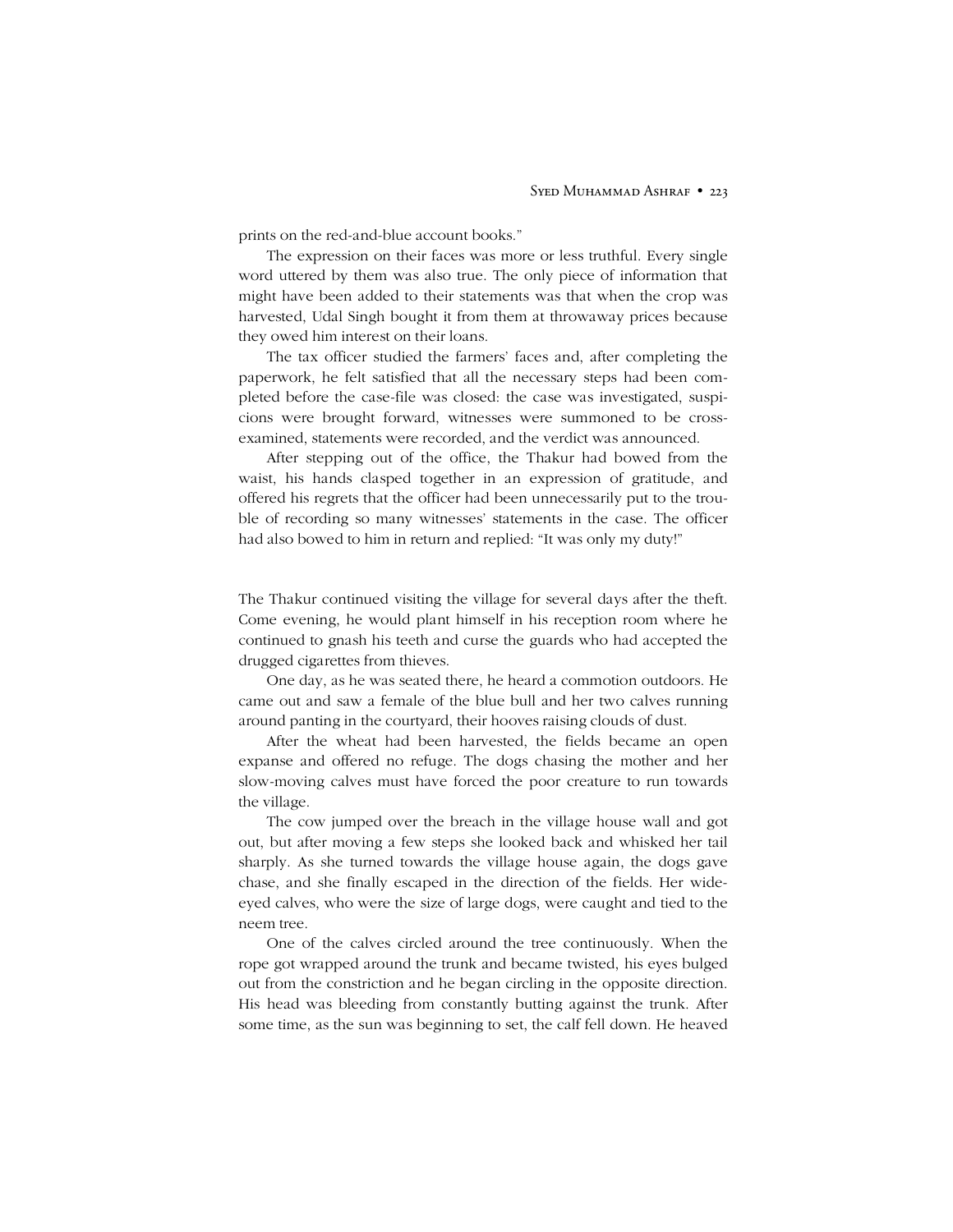a few quick breaths, vomited blood, and died. The legs of the other calf had been tied up, which kept him from striking his head against the tree.

The villagers had arrived by then and one old man commented in a grief-stricken voice: "O my mother! Mother goddess has been killed!"

When he heard that, Udal Singh's eyes glinted with anger. He shouted at the old man to shut up and told those assembled that if the animals had not been secured, they would have entered the houses of the poor village farmers and crushed their little ones under their hooves. The villagers gave thanks to God that because of Thakur Udal Singh the lives of their children were spared that day.

Thakur Udal Singh had seen the vigor and strength of the dying calf with his own eyes. After inspecting the marks left on the neem trunk by his skull, the Thakur decided that he would raise the surviving calf himself—his reason being that, in the first place, the calf was the mother goddess; secondly, he could gore any strangers and crush them under his hooves; besides, it wasn't costly to feed him since he could be grazed in the Thakur's own fields; and, finally, the animal had no fondness for meat slivers.

Some of the time he kept the bull in the village, and the rest of the time in town. With only five miles separating the village house from the town residence, it wasn't inconvenient. Udal Singh named the blue bull Neela, and people called him Neela of the Thakur.

Raising the bull posed many problems in the beginning. He was an animal of the wild and would not accept fetters. He was starved, which somewhat reduced his ferociousness, then he was overfed. This method evidently suppressed his wild nature. The villagers and the townsfolk found in the beast an object of amusement. Thakur Udal Singh always kept him tethered. For breakfast he was fed greens, for lunch a mix of coarse grains, and for dinner he was given a diet of molasses and whole grains. Sometimes he also ate soup, when pure mustard oil was fed to him through a hollow bamboo tube. Within two years his chest filled in with flesh, his body became well-rounded and his horns crescent-shaped. A thatch of white hair also appeared on his forehead.

One day Thakur Udal Singh realized that Neela only accepted his halter-rope out of habit. He was strong enough to fly away with the rope, and the yokel at its other end, with just a leap. "Will he run away if I remove the rope?" he wondered. Then he remembered something that brought a smile to his face.

That night, when the Thakur lay down in the courtyard of the village house, he again recalled last year's election for the chairmanship of the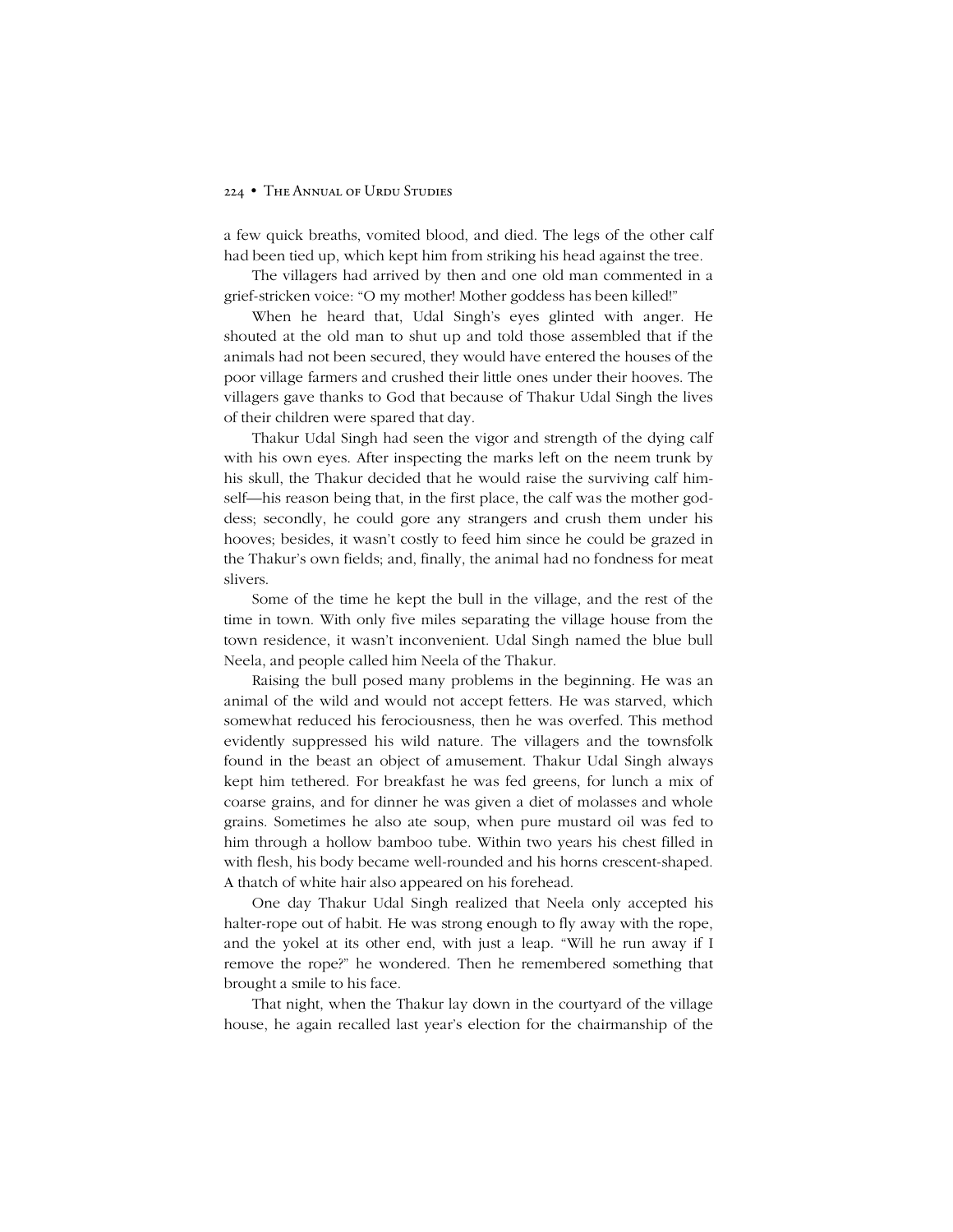#### SYED MUHAMMAD ASHRAF • 225

Town Council. Out of the fifteen members elected to the Council, seven were in his camp and the rest were in the camp of his rival, Mahmood. Thakur Udal Singh had been elected unopposed to the chairman's seat for the last twenty years. The vote by the Council members was a mere formality. But the times were changing and strange incomprehensible slogans were being heard, such as, "Why must we have the Thakur time after time!" and "Say nay to one continuous regime!" or "Give us a break and send the Thakur packing...!" and so on.

Although five days still remained before the election of the chairman, the rival camp had already started celebrating victory because they had the support of the majority of the members. The Thakur became incensed whenever the noises of their celebrations reached him. He would lie on the bare charpoy on the roof of his residence without sleeping a wink.

Three days before the election, Jhamman Jatav, a member of the Council, disappeared. A report of his disappearance was lodged with the police by Thakur Udal Singh. In it he alleged that Jhamman Jatav secretly supported his candidacy and that his rival, Mahmood, had learned about it and had him kidnapped and killed. Mahmood for his part also registered a report with the police in which charges of a similar nature were leveled against Thakur Udal Singh, and Jhamman's support of his own candidacy was alleged.

The police investigation shifted into top gear. That is, both of the accused were threatened with the confiscation of their estates and told that the deceased must be produced at all costs before election day. Both parties promised the police their full cooperation.

During the day, Thakur Udal Singh helped the sub-inspector in charge of the case investigate the matter at his dining table. Past midnight, when he arrived at the village house, he got busy in the basement supervising Jhamman Jatav's beating with a stick wrapped in cloth.

The day before the election, he explained matters to Jhamman thus: ìYou do not fully understand the benefits you will enjoy by voting for me. For one, after becoming chairman I will appoint you the member in charge of the Sanitation Committee where you will have complete say in staffing matters. The duty of installing water-taps in the town will also be entrusted to you. You just have to make sure that out of the hundred units approved, at least fifteen are installed. There is also the daily budget for sprinkling the road-side drains with limestone. You can use these funds for religious purposes, such as making your daughter's wedding dress and arranging the wedding feast etcetera. In any case, the daily sprinkling of limestone in the drains causes sedimentation which is unsanitary."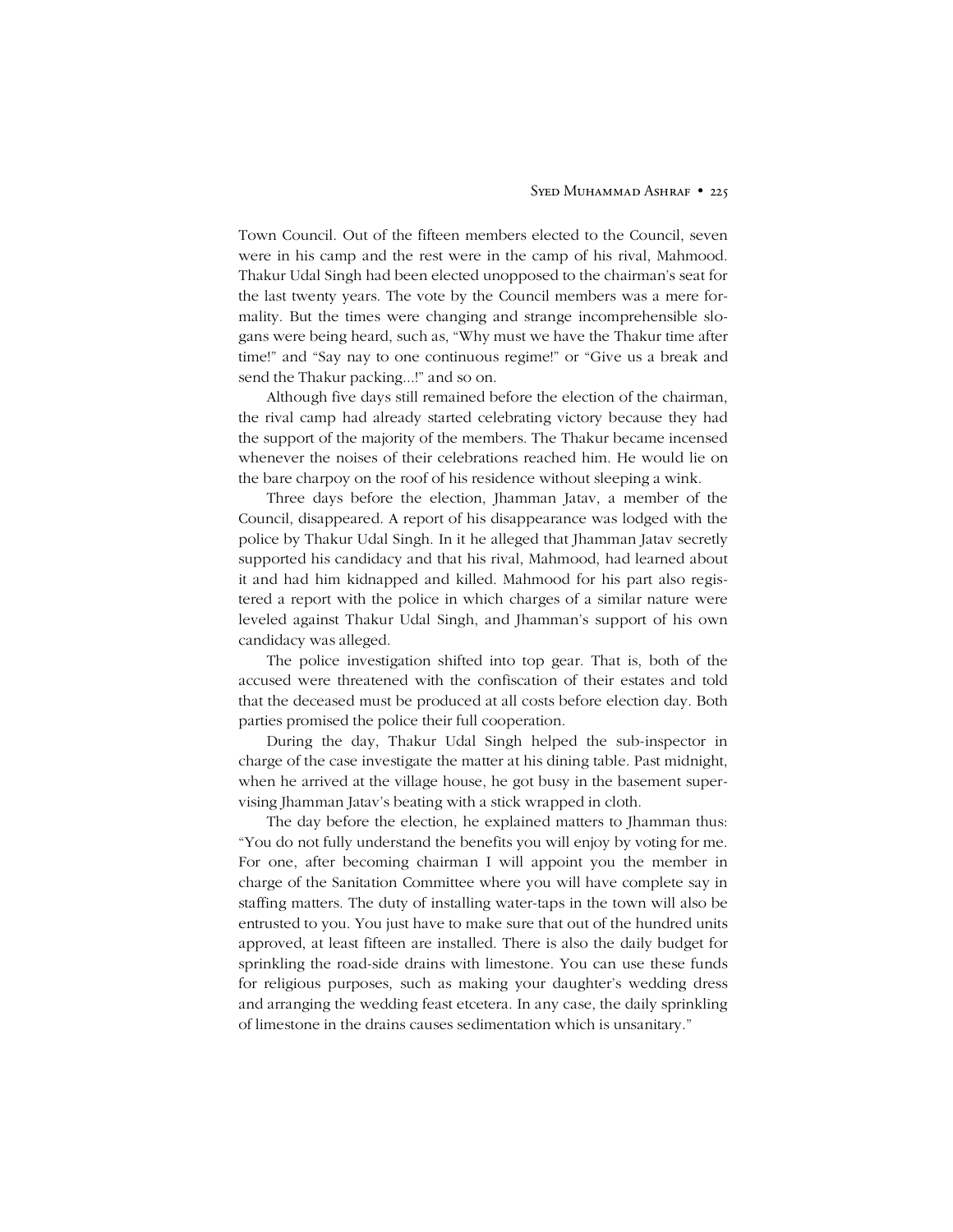## 226 • THE ANNUAL OF URDU STUDIES

He also told him that some city louts had wanted to kidnap and ravish his daughter, and that they had been stopped from carrying out their plan with great difficulty by his making clear to them, in no uncertain terms, that Jhamman was his man. That, in fact, they had been told that Jhamman was not just the Thakur's man, he was as dear to the Thakur as his own blood brother for he was his supporter and would certainly vote for him. During the conversation he gave Jhamman to understand that the louts had only been held back because of his persuasion, and that they had proposed that if Jhamman didn't agree to support the Thakur wholeheartedly, they would slash Jhamman's throat and dump his bloodsoaked clothes in the ruins behind Mahmood's house.

Upon hearing that, Jhamman was concerned about his neck and, finding it whole, bowed to the Thakur.

Lying in the crisp air in the courtyard of the village house, the Thakur recalled that night, delighting in the memory of the moment when he had made a snap decision. He had suddenly spoken to Jhamman in a changed tone: "Jhamman, do you think that I have brought you here to win your vote for my election? No! No! No! Far from it. Don't even let such thoughts enter your mind ... What? Still not convinced?"

Standing there silently, Jhamman kept trembling with fear. Then Thakur Udal Singh put a very profound and saintly expression on his face, and addressing him in an artificially heavy voice, he said: "Come Jhamman! Let's take you to your home! Tomorrow you can vote for whomever you choose!"

Jhamman kept staring at him confused. The Thakur untied his legs and arms, and throwing a towel over his head to cover his eyes, he took him in his jeep to the grounds where Eid prayers were held behind the town. After removing the towel, Udal Singh kept staring into his blinking eyes until Jhamman could finally see him. Jhamman found himself free of fetters after three days and nights. Rubbing his eyes, he looked at the Thakur and saw a halo around his face like the one seen in the images during Ram Lila. The Thakur was still holding one of Jhamman's arms and wondering to himself whether or not he should let go of it and say something. But Jhamman was so thrilled at escaping with his life that he didn't even realize he was still in the Thakur's grasp. It was nearing dawn. A partridge chirped in the nearby jujube tree. Considering it a good omen, the Thakur released Jhamman's emaciated arm in which he could feel the pulse gradually becoming slower. Finding that he could bend easily now, Jhamman thought that the best use he could make of his hands was to clasp them together and bow before Thakur Udal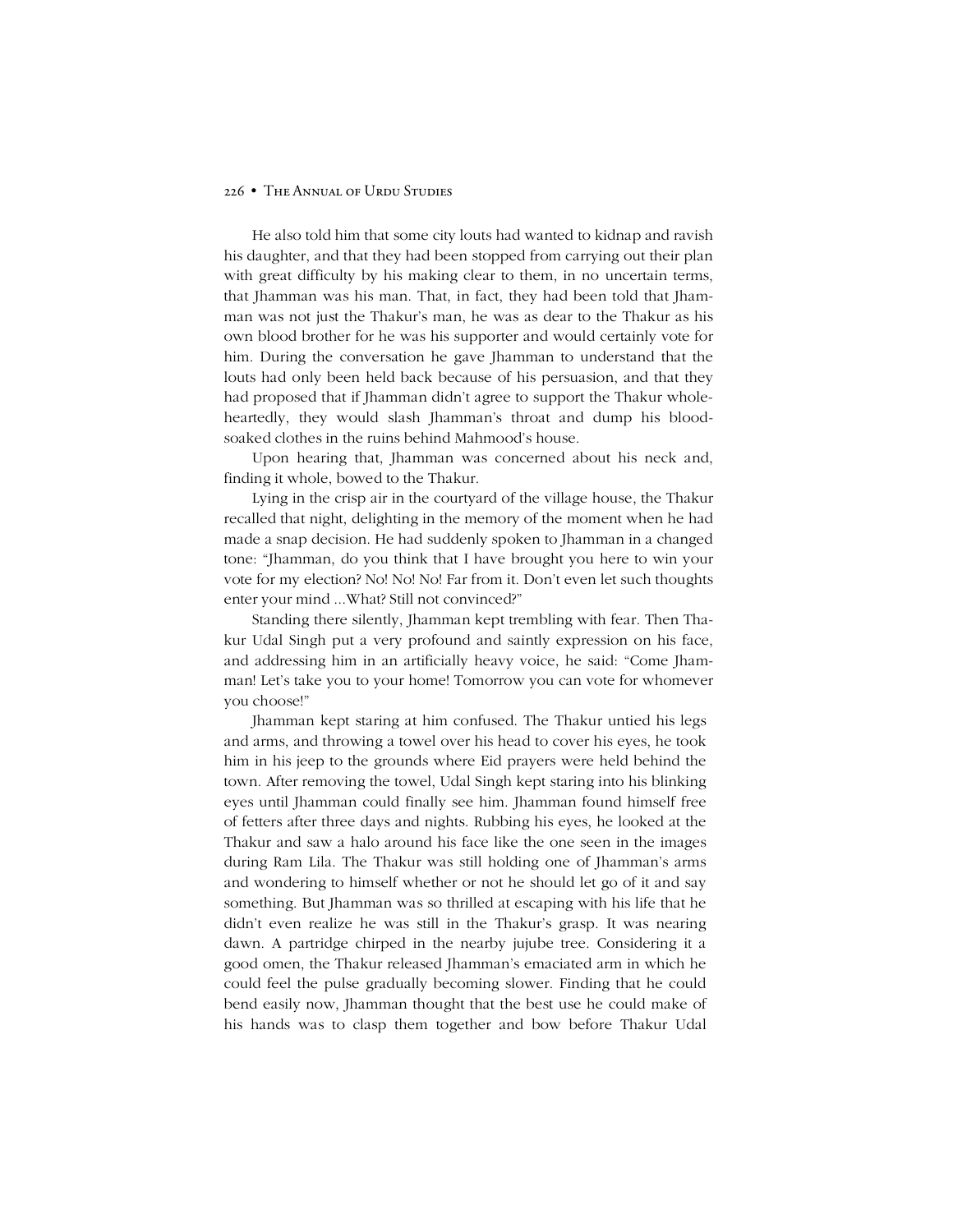Singh, which he did.

After voting for Thakur Udal Singh in the election, he recorded his statement at the police station, attesting that he had always supported Thakur Udal Singh in his heart. The fear of the Thakur's rival, Mahmood, caused him to run away to Delhi where he spent three nights and days at the Nizamuddin station before returning home. The police sub-inspector filed the report and also mentioned in a bold inscription in the margin, the valuable cooperation he had received from Thakur Udal Singh, now also the chairman of the Town Council.

As he reminisced about that time lying on his charpoy in the courtyard, the Thakur's sense of pleasure redoubled from the thought that even a year old memory could bring so much joy. The gentle drafts of wind blowing from the fields were singing lullabies in his ears. After shouting a barrage of expletives at the guards to make them sit alert at their posts, he regarded Neela with a look both affectionate and possessive, and went to sleep.

The first thing he did when he woke up the next day was look at the sky to determine how much time remained till dawn. When the murky light of the false dawn had spread, as it did the previous year when he had released Jhamman's arm, he listened hard for any partridge chirping. No partridge called but a rain-crow did screech. Making do with that for a propitious omen, he went forth and untied Neela from the neem tree. The bull remained standing there, without shifting even a little.

The Thakur called out loudly to his younger son, Onkar. Seeing Neela standing free, Onkar, whose eyes were bloodshot from last night's drinking bout, became sober in no time. He looked askance at his father. Without showing any unnecessary emotions, uttering each syllable softly but firmly, his father said: "Last year, I had tamed Jhamman by the same method...."

Neela the bull suddenly discovered a pleasant change in his life. The thick object that used to constrict his neck had disappeared and he could walk around freely. In the past, when he wished to go faster, he had to drag with him the weight of the person holding the rope. Now everything was light and effortless. Instinctively he felt apprehensive that the change might have affected other things in his life as well. But when he received his morning greens, his lunch mix, and his dinner of molasses and whole grains as before, he felt frisky and went on a romp of the village house. He also stepped outdoors for a while. The villagers were startled to see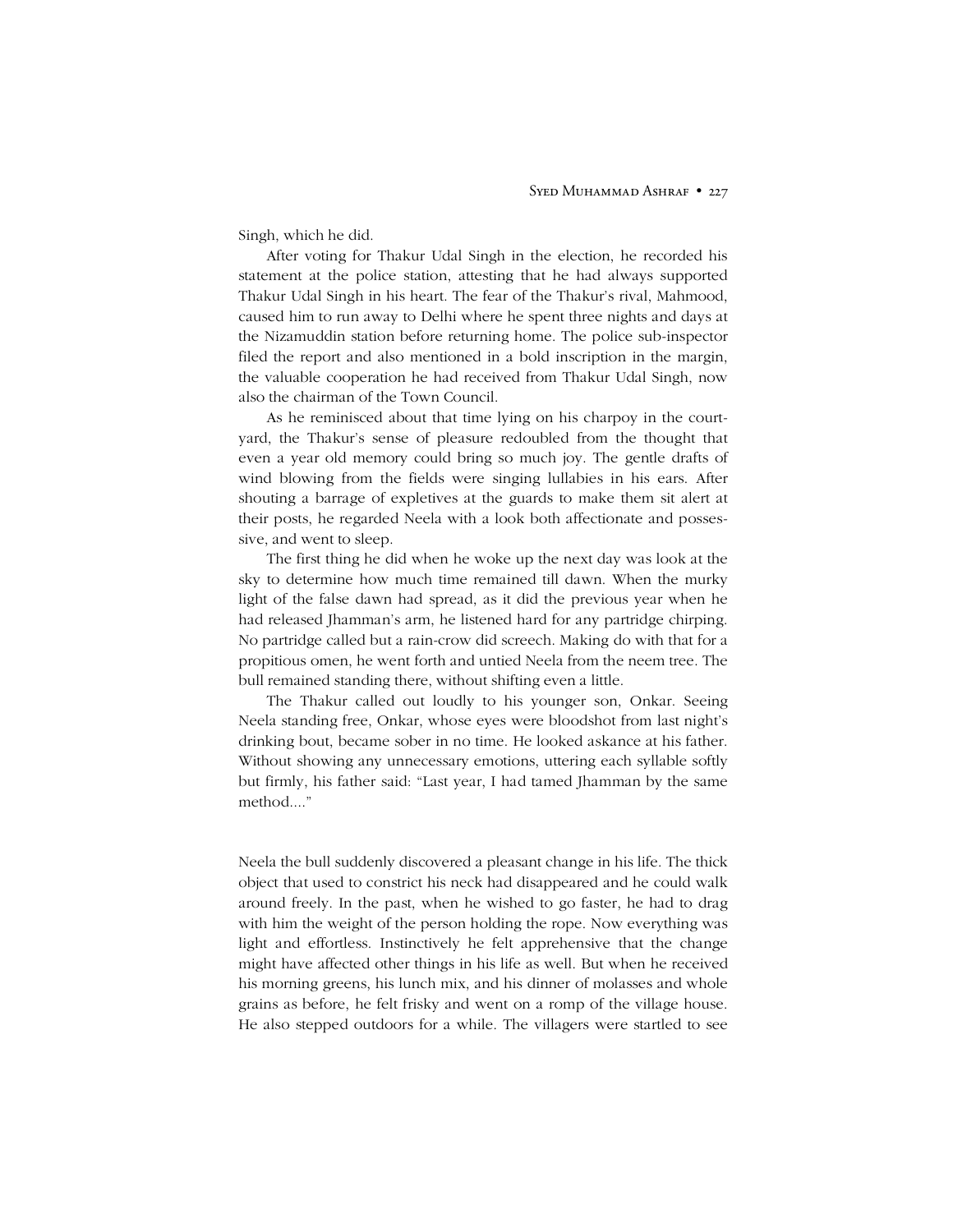him roaming free. Some were alarmed, while others felt happy at the thought of his freedom. After some time, Neela returned to the village house and stood in his place under the neem tree. When the sunlight traveled to the spot where he was standing, he felt an invisible noose tightening around his neck. It was the time he usually dragged his long rope to the other side of the tree where the shade had moved. But when he headed towards the shade now, he discovered that there was no noose around his neck. Pounding the ground with his hooves, he reared and lightly butted the neem tree. It was the first beat of his freedom dance.

The Thakur had slowly familiarized Neela with a few people. This inevitably led to his treating others as strangers. When the Thakur received the news in town that the night before Neela had broken the back of Shamu, who was stealing away a branch from the *sheesham* tree after jumping over the wall of the village house, he became so thrilled that he danced around his residence with joy. He arrived in the village and personally fed Neela a whole liter of mustard oil through a hollow bamboo tube. After drinking the oil, Neela began frolicking around. When the Thakur returned to his reception room, he found that a crowd had gathered there to complain about Neela. He put only one question to them: "Did Shamu break into the village house at two in the morning with the intent of doing tree worship? Answer me! Why are you silent now?"

Indeed there was no easy answer to the question because two o'clock in the morning is not a suitable time for any kind of worship rituals. "He is the incarnation of the mother goddess!" the Thakur said. "He will sort out the affairs of the wicked as they deserve!"

The people got up and began emptying the room. From the corner of their eyes some old folks saw Neela stomping on the ground and raising dust outside. A few people also made obeisance to the reincarnation of the deity.

The Thakur felt quite pleased with this unique arrangement for guarding the gold stashed in the village house. Neela sometimes also spent the night at the town residence. It was a calculated move on the Thakur's part to impress the terror of the bull on the villagers and the townsfolk alike. Neela wasn't fully mature yet and was therefore not ruttish. He followed the Thakur around like a dog, fore and aft, left and right.

The Thakur's village farmlands and his pawning and usury services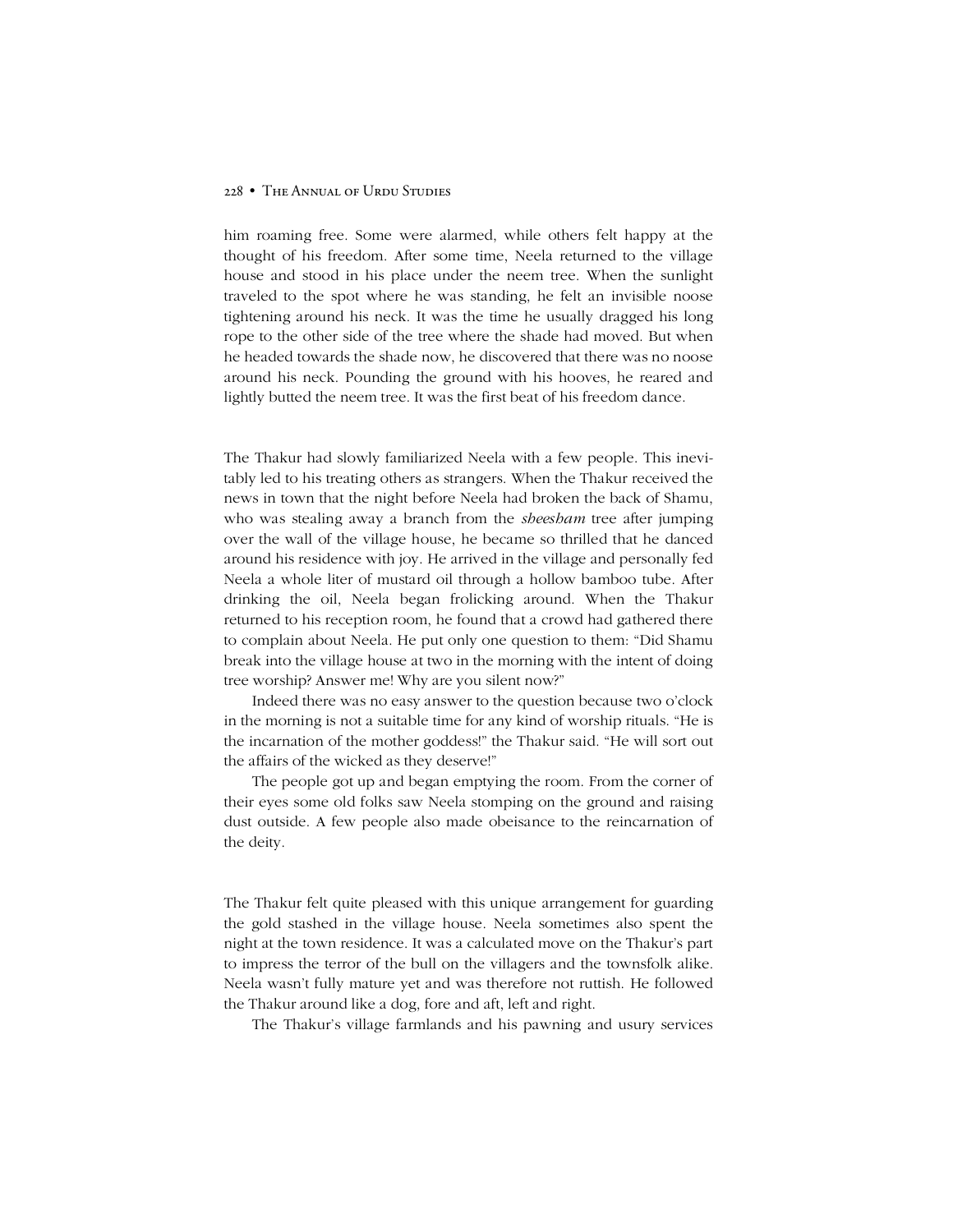were all thriving. Because of Neela, there was no longer any fear of thieves. It sometimes happened that he even attacked those who came to the village house or the town residence to be paid. Among them were the harvesters due their sheaf of wheat and the laborers coming to receive their grain in payment for plastering the roof. The Thakur would eventually pay them their dues after they pleaded and importuned him awhile and praised Neelaís effectiveness and his efficacy in glowing terms.

After he was relieved of the cares of the village and town, the Thakur focused his attention on his city business. It had suffered neglect because of the tragic theft at the village house. Soon the city business also began prospering.

Neela usually followed a routine. That is, he remained in the village and helped himself to any standing crop he happened to pass, because an animal cannot make a distinction between one person's property and another's. Sometimes on his way to the pond from the village house, he had to make his way with his horns among any people he met in the alleyways. Occasionally, he also kicked them on impulse, which sometimes resulted in torn clothes and injuries. It is not hard to surmise, however, that if he had made his way among the people with his hooves, it would have resulted in a greater number of injuries. Also, it begs explanation for the way common people take it as their birthright to walk in the middle of the street.

When Neela was in town, he would occasionally break into some neighbor's house and, after breaking clay pots and other possessions, he would return cavorting about. In response to the complaints, the Thakur always said that Neela never broke any brass or copper pots, he only broke pots made of clay. He wanted the people to appreciate Neelaís great sense of discernment, but people were beginning to get annoyed with Neela, especially in the village where they had even begun locking their rickety doors. In the town as well, the moment people sighted Neela they hid away any valuables and promptly shut any doors that might be open. The Thakur took great offence at the way people had started behaving. He often wondered what kind of people he had chosen to live amongst, who showed neither the least sense of humor nor the smallest amount of good spiritedness.

One day Gulfam the greengrocer came to the town residence in tears, threw himself at the Thakur's feet and clung to his legs. He told the story that he had set up his guava stall when Neela appeared and, without any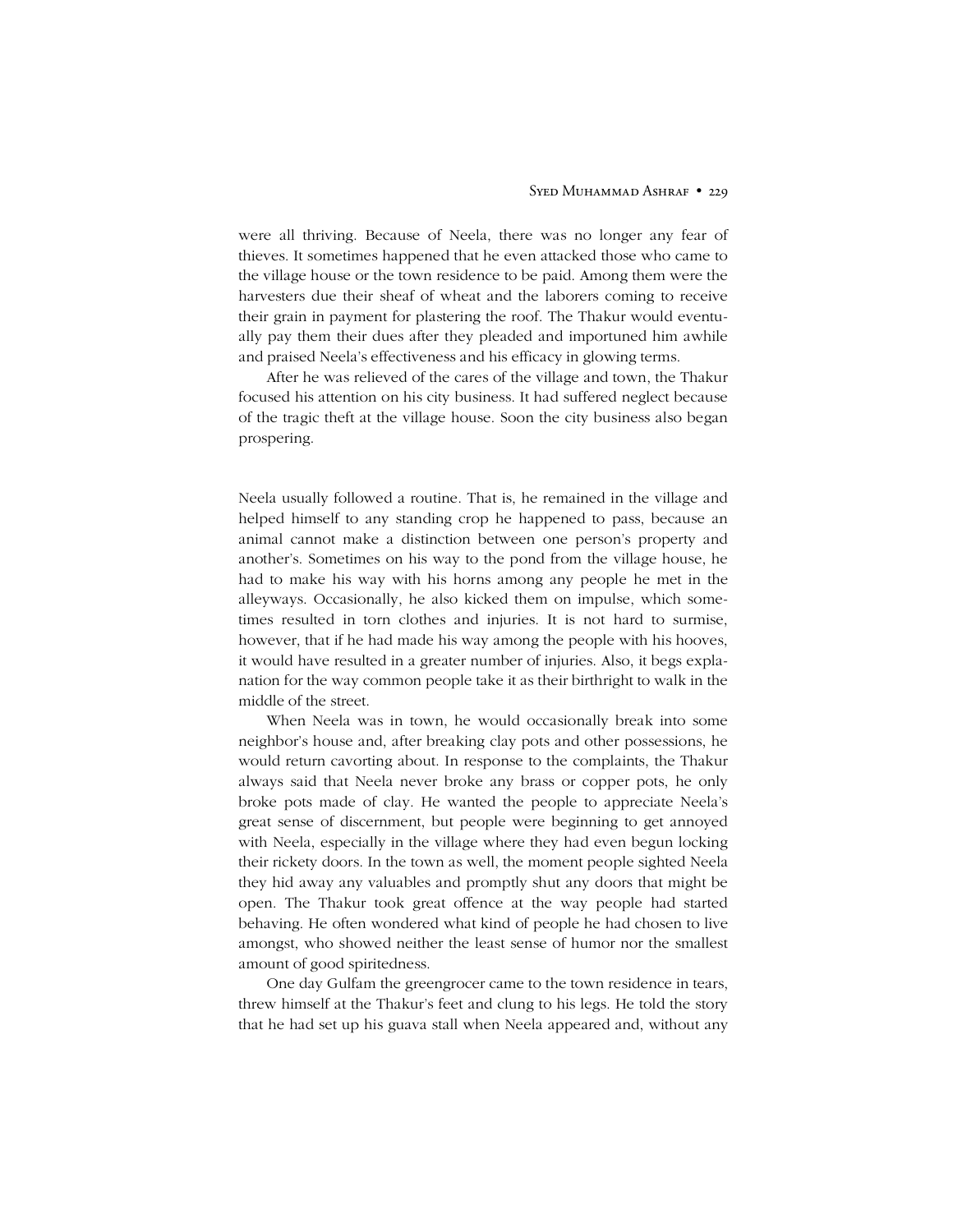provocation, gobbled up five guavas. Then, as Gulfam pushed him away, Neela crushed the rest of the fruit underfoot. When stopped, he reared and attacked Gulfam, tearing off his shirt and injuring his arm. Gulfam had come to demand compensation for the damage.

The Thakur listened to his story with great attention. In fact, he interrupted him several times and made him begin his narration again from the start. In the meantime, the Thakur sent out his servants to gather some men from the neighborhood and some from the market. After all of them had arrived and were assembled, and Gulfam had repeated his story for the seventh time, the Thakur asked him with complete indifference: "Did you pay the stall license fee today?"

"No, Thakur! I would have given it to the contractor when I had finished. That would have been in the evening."

ìTell me that you understand that the daily license fee must be paid for the privilege of selling in the market and sitting in a public place!"

"Yes, Thakur!"

ìThis means that if you didnít pay the fee, you were sitting in that place illegally? Speak! Answer me!"

Gulfam kept silent. He would not have comprehended this point of law even under normal circumstances, let alone at a time when he was injured and his fruit had also been destroyed.

ìSay something, my friend, say something! Iím offering you full opportunity! Iím not one of those people who become so blinded by wealth and power that they never allow a poor man to speak before them!" After saying this, the Thakur felt it necessary to study any new expressions playing on the faces of those assembled there. The expressions were more or less as he had wished. Experience had taught him that it was sometimes advantageous to keep one's silence for a while. Therefore, he fell silent. He also lowered his head like a man of modesty and meekness. A few moments later, he said in a soft but decisive manner: "You stole the market license fee for today!"

After another pause he said in an even softer but firmer voice: "How many guavas were eaten by Neela? Ten, eight, four or five? You have repeated this seven times. I have heard it six times with my own ears. Since these fifteen people have arrived, you have changed the number several times. Tell me how many guavas were eaten, seven or six? Answer me in front of these fifteen men! I have given you nine opportunities! Say whether or not it's true. Answer me!"

Gulfam said: "Perhaps Neela ate fifteen guavas! Or perhaps seven! Or maybe nine! Or possibly two!" Everyone broke into laughter. Gulfam kept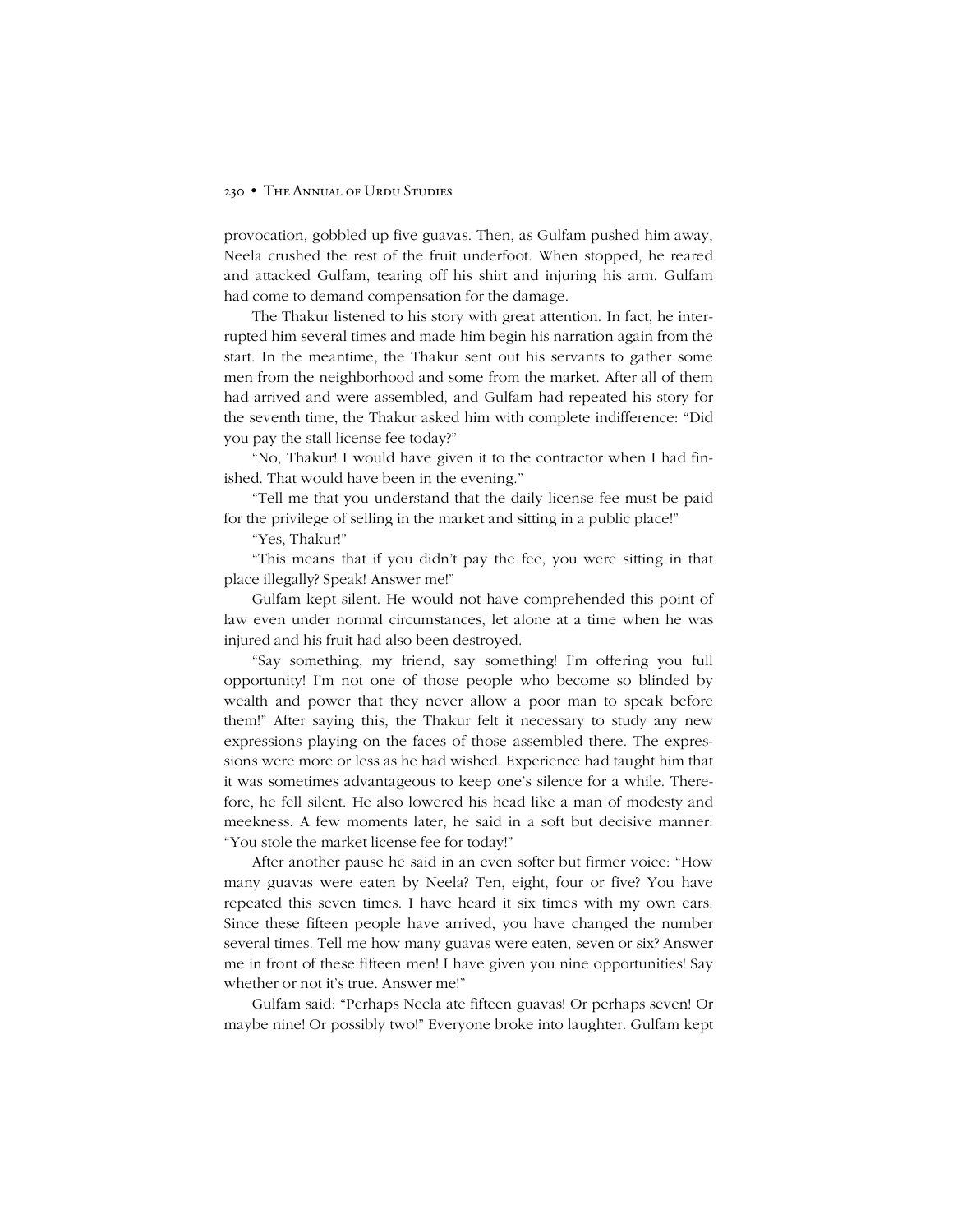looking at them helplessly.

ìAll of you have witnessed how many times he changed the number. How can one believe anything he says? Specially under circumstances when he is also guilty of stealing the license fee!"

"Neela kicked my arm and bloodied it!" Gulfam began sobbing.

The Thakur looked around at everyone as he spoke: "Tell me truthfully, would this lad have survived to tell the tale if my Neela, who is the size of an elephant, had kicked him? Does he have any proof that Neela did it, when he himself confesses to pushing Neela twice without provocation?"

"I only pushed him after he ate my guavas!"

ìWhich guavas? The ones you cannot even count correctly before these judges?"

Now that the fifteen people had been declared the judges, it was natural that they should seriously and impartially study the case in front of them before passing judgment. Even the faces of some of them reflected judge-like graveness and severity. Each of those fifteen judges asked fifteen questions of Gulfam. He gave the wrong answer to every single one of them. That is, the judges found the answers most unsatisfactory. During this time, the Thakur didn't say a word. There was no pressing need for him to speak. When he said something, it was confined to a word or two spoken in favor of Gulfam who was being vigorously questioned. His impartiality and self-abjuration made a very favorable impression on the judges. All of them reproached Gulfam heartily. When the assembly wrapped up, a unanimous verdict had been reached that Gulfam was not only guilty of stealing guavas from people's gardens, he also had the temerity to steal the license fee when selling them from his market stall. That day the victim of his transgressions was a poor cow-like animal whom he accused of attacking him when the creature had only come out to take some air in the evening and was walking on the left side of the road without impeding traffic, according to traffic regulations. It was certain that Gulfam, in the custom of vicious urchins, threw a number of green and hard guavas at him to take some pleasure from the exercise, which must have caused injury to the poor animal. Gulfam must do a hundred sit-ups as punishment and ask for the Thakur's forgiveness. As Gulfam was doing his hundred sit-ups, the Thakur stopped him at ninetyeight and addressed the judges: "Have compassion now. Let this be enough. You know I have a tender heart!" Hearing his tear-filled voice, they stopped Gulfam.

When Gulfam stepped out after gathering his broken stall and the